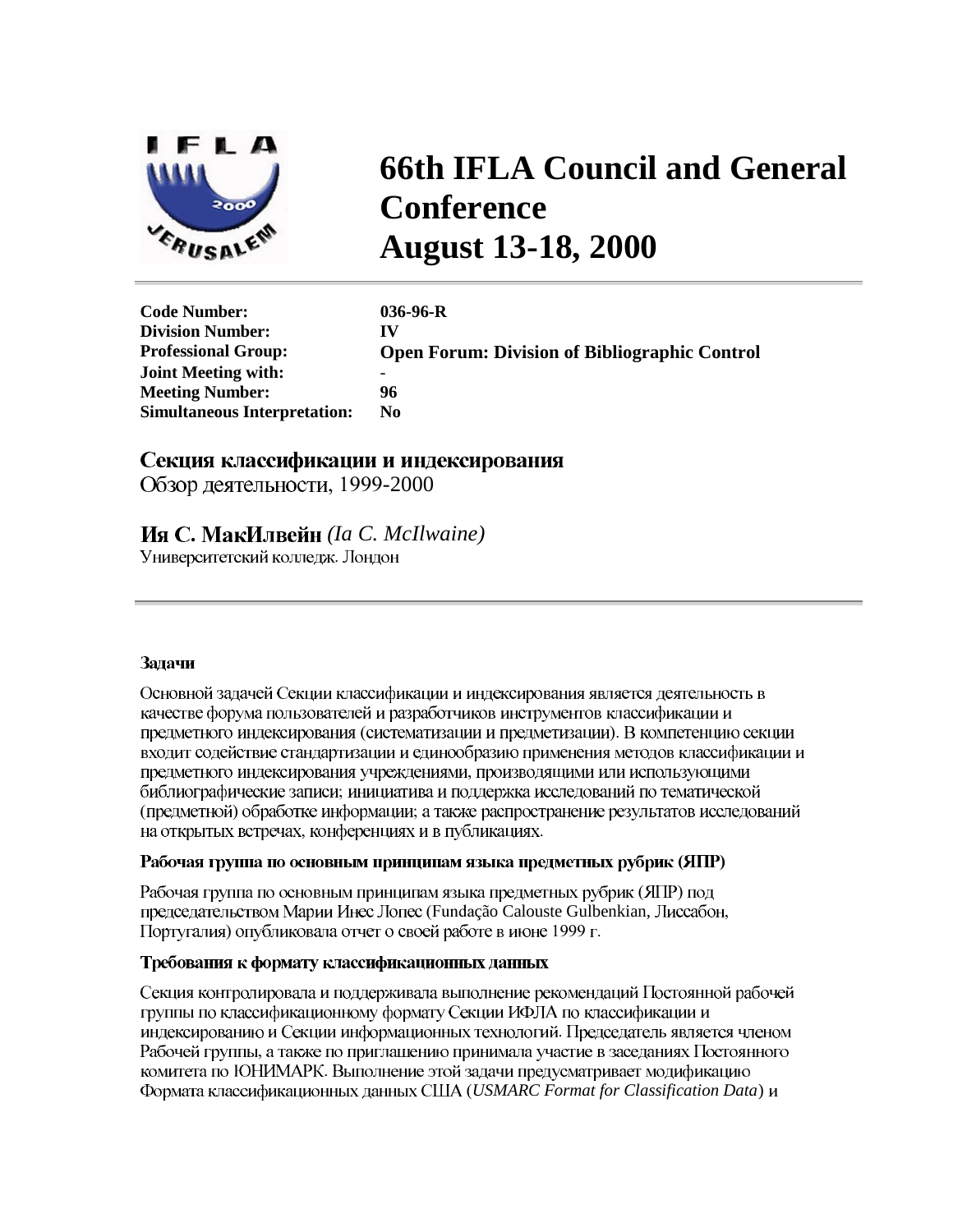разработку Формата ЮНИМАРК для классификационных данных. Работа завершена по существу и будет представлена на конференции ИФЛА в Иерусалиме.

# Почтовые адреса членов Комитета

Список адресов Комитета составлен, им можно пользоваться через class@infoserv.nlc $bnc.ca$ 

## Пособие по составлению многоязычного тезауруса

Комитет выступил с инициативой разработки проекта нового пособия по составлению Многоязычного тезауруса взамен действующего стандарта, которому в настоящее время более 25 лет. Были созданы рабочая группа под председательством Герхарда Ристиуса (Gerhard Riesthuis) (Амстердамский университет, Нидерланды) и совет электронного бюллетеня для организации дискуссии через электронную почту. Рабочая группа встретится в Иерусалиме для обсуждения хода работы.

#### Рабочая группа по предметному доступу на Web-страницах и электронным библиотекам

Рабочая группа по предметному доступу на Web-страницах и электронным библиотекам была организована в Бангкоке под председательством Марсии Зенг (Marcia Zeng). Составлен список почтовых адресов в качестве форума для дискуссии, в Иерусалиме состоится встреча группы.

## Сопутствующая конференция, 2001 г.

Секция планирует провести в 2001 г., непосредственно перед конференцией ИФЛА в Бостоне, сопутствующую конференцию «Предметный поиск в автоматизированной среде», которая состоится в OCLC, Дублин (Огайо). Мы благодарим OCLC за их согласие стать организатором этой конференции. Организационный комитет создан, дальнейшие подробности будут представлены в Иерусалиме.

## Проект отдела по представлению данных в ОРАС (системах читательского доступа в электронных каталогах)

Представители Комитета принимали участие в заседаниях Рабочей группы во время конференции ИФЛА в Бангкоке, в прошлом году Секция привлекалась к участию в этом проекте.

# Программа Иерусалимской конференции

Секция полностью завершила подготовку программы для Иерусалима. Для Открытого заседания выбрана тема «Современные проблемы предметного поиска», по которой будет представлено три доклада:

МОШЕ ИЦХАКИ (Университет Бар-Илан). «Предложение консолидированной версии тезауруса по альтернативной медицине».

Ванда БРУТОН (Университетский колледж, Лондон). «Новая классификация для религии».

Е. АДЛЕР (Еврейская национальная и университетская библиотека, Иерусалим). «Многоязычный и с различной графикой предметный доступ: пример Израиля».

Состоится семинар «На перекрестке языков, культур, религий в классификации и индексировании».